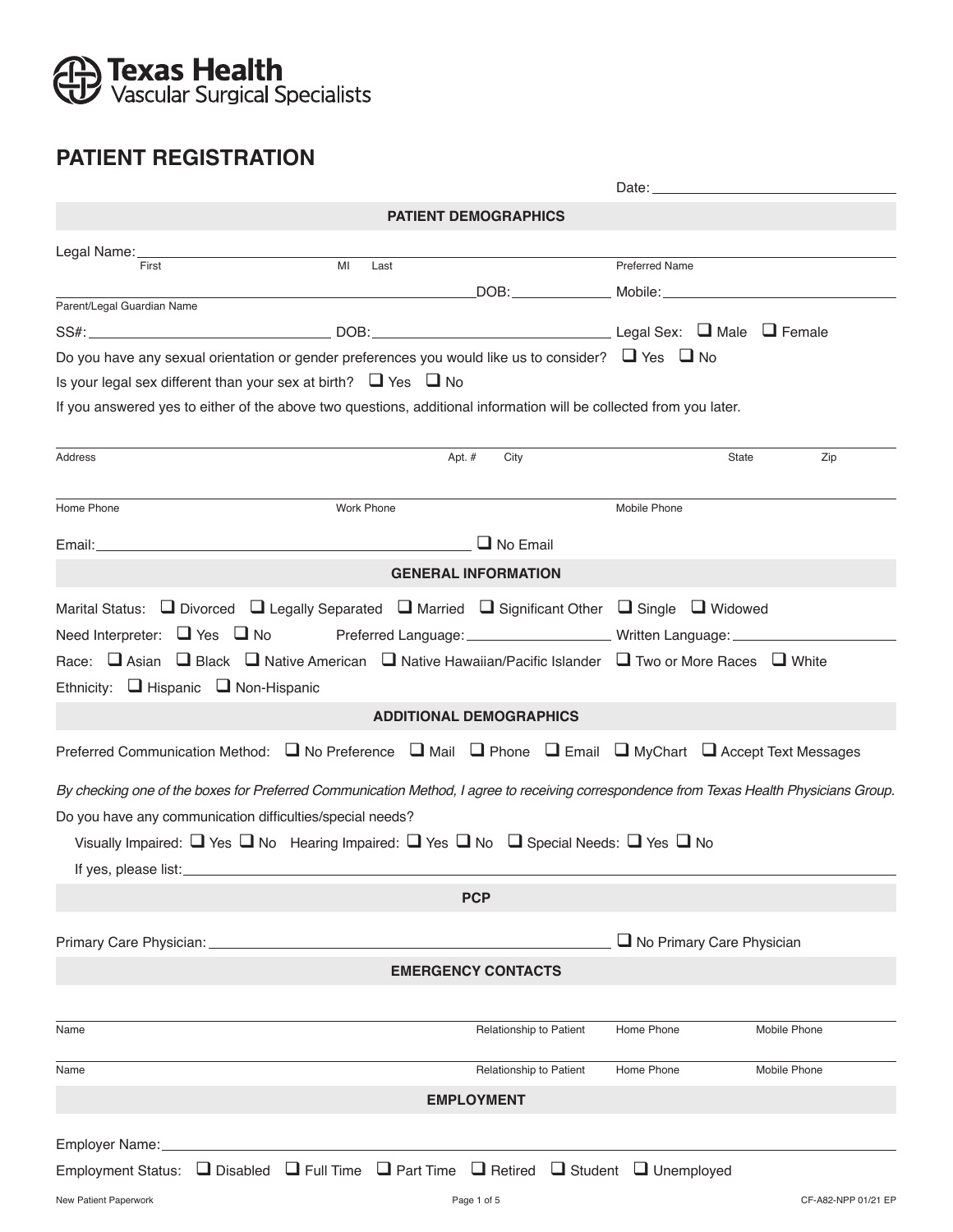**FOR OFFICE USE ONLY:**

Patient Name:

MRN:

#### **OPTIONAL AUTHORIZATION FOR RELEASE OF MEDICAL INFORMATION TO OTHERS**

I authorize Texas Health Physicians Group and its representatives to use the additional contact information listed below to discuss or disclose information regarding any matters relating to my appointments, billing information and/or medical care. This authorization will remain in effect until I provide written notification to Texas Health Physicians Group of changes or updates. I authorize Texas Health Physicians Group to use the additional contact information listed below to discuss or disclose information regarding any matters relating to my appointments, insurance, billing information, test results and/or medical care.

#### **Only Release Information to Patient**

| If no answer, may we leave a message for you on your:<br>Home Phone: $\Box$ Yes $\Box$ No<br>Work Phone: $\Box$ Yes $\Box$ No                                                                                                                                                                                                              | Mobile Phone: $\Box$ Yes $\Box$ No                                                                                                    |     |  |  |
|--------------------------------------------------------------------------------------------------------------------------------------------------------------------------------------------------------------------------------------------------------------------------------------------------------------------------------------------|---------------------------------------------------------------------------------------------------------------------------------------|-----|--|--|
|                                                                                                                                                                                                                                                                                                                                            |                                                                                                                                       |     |  |  |
| Name                                                                                                                                                                                                                                                                                                                                       | Relationship to Patient                                                                                                               |     |  |  |
| Home Phone                                                                                                                                                                                                                                                                                                                                 | Mobile Phone                                                                                                                          |     |  |  |
| May we leave a message? $\Box$ Yes<br>$\Box$ No                                                                                                                                                                                                                                                                                            | May we leave a message? $\Box$ Yes $\Box$ No                                                                                          |     |  |  |
| You may release the information regarding the following services to the person named above:<br>$\Box$ Appointments $\Box$ Billing $\Box$ Medical Care                                                                                                                                                                                      |                                                                                                                                       |     |  |  |
| Name                                                                                                                                                                                                                                                                                                                                       | Relationship to Patient                                                                                                               |     |  |  |
| Home Phone                                                                                                                                                                                                                                                                                                                                 | Mobile Phone                                                                                                                          |     |  |  |
| May we leave a message? $\Box$ Yes $\Box$ No                                                                                                                                                                                                                                                                                               | May we leave a message? $\Box$ Yes $\Box$ No                                                                                          |     |  |  |
| You may release the information regarding the following services to the person named above:<br>$\Box$ Appointments $\Box$ Billing $\Box$ Medical Care                                                                                                                                                                                      |                                                                                                                                       |     |  |  |
| If you wish to receive your health information by email, the information will be sent via encrypted email unless<br>you expressly designate otherwise below. Sending health information by unencrypted email may pose some<br>risk that the health information in the unencrypted email could be read by a third parter over the Internet. | Initials                                                                                                                              |     |  |  |
|                                                                                                                                                                                                                                                                                                                                            | <b>FINANCIALLY RESPONSIBLE PARTY - GUARANTOR</b><br>$\Box$ Same as Patient Information (If different, please complete section below.) |     |  |  |
| Name:                                                                                                                                                                                                                                                                                                                                      |                                                                                                                                       |     |  |  |
| MI<br>First                                                                                                                                                                                                                                                                                                                                | Last<br><b>DOB</b>                                                                                                                    |     |  |  |
| $\Box$ Spouse $\Box$ Father $\Box$ Mother $\Box$ Other (Please Specify)<br>Relationship:                                                                                                                                                                                                                                                   |                                                                                                                                       |     |  |  |
| Address                                                                                                                                                                                                                                                                                                                                    | Apt. #<br>City<br>State                                                                                                               | Zip |  |  |
| Home Phone<br><b>Work Phone</b>                                                                                                                                                                                                                                                                                                            | Mobile Phone                                                                                                                          |     |  |  |
| Employer Name:                                                                                                                                                                                                                                                                                                                             |                                                                                                                                       |     |  |  |
| $\Box$ Full Time<br>$\Box$ Disabled<br><b>Employment Status:</b>                                                                                                                                                                                                                                                                           | $\Box$ Part Time<br>$\Box$ Retired $\Box$ Student $\Box$ Unemployed                                                                   |     |  |  |
|                                                                                                                                                                                                                                                                                                                                            | <b>INSURANCE INFORMATION</b>                                                                                                          |     |  |  |
|                                                                                                                                                                                                                                                                                                                                            |                                                                                                                                       |     |  |  |
| <b>Primary Insurance:</b>                                                                                                                                                                                                                                                                                                                  | Gp:<br>ID:                                                                                                                            |     |  |  |
| <b>Subscriber Name</b>                                                                                                                                                                                                                                                                                                                     | $Sex: \square M \square F$<br>Patient Relationship to Subscriber                                                                      |     |  |  |
| Subscriber's DOB                                                                                                                                                                                                                                                                                                                           | Employer                                                                                                                              |     |  |  |
| <b>Employment Status:</b>                                                                                                                                                                                                                                                                                                                  | $\Box$ Disabled $\Box$ Full Time $\Box$ Part Time $\Box$ Retired $\Box$ Student $\Box$ Unemployed                                     |     |  |  |
| <u> 1989 - Johann Barbara, martxa alemaniar a</u><br>Secondary Insurance:                                                                                                                                                                                                                                                                  |                                                                                                                                       |     |  |  |
|                                                                                                                                                                                                                                                                                                                                            | $Sex: \square M \square F$                                                                                                            |     |  |  |
| <b>Subscriber Name</b>                                                                                                                                                                                                                                                                                                                     | Patient Relationship to Subscriber                                                                                                    |     |  |  |
| Subscriber's DOB                                                                                                                                                                                                                                                                                                                           | Employer                                                                                                                              |     |  |  |
| $\Box$ Disabled $\Box$ Full Time $\Box$ Part Time<br><b>Employment Status:</b>                                                                                                                                                                                                                                                             | $\Box$ Retired $\Box$ Student $\Box$ Unemployed                                                                                       |     |  |  |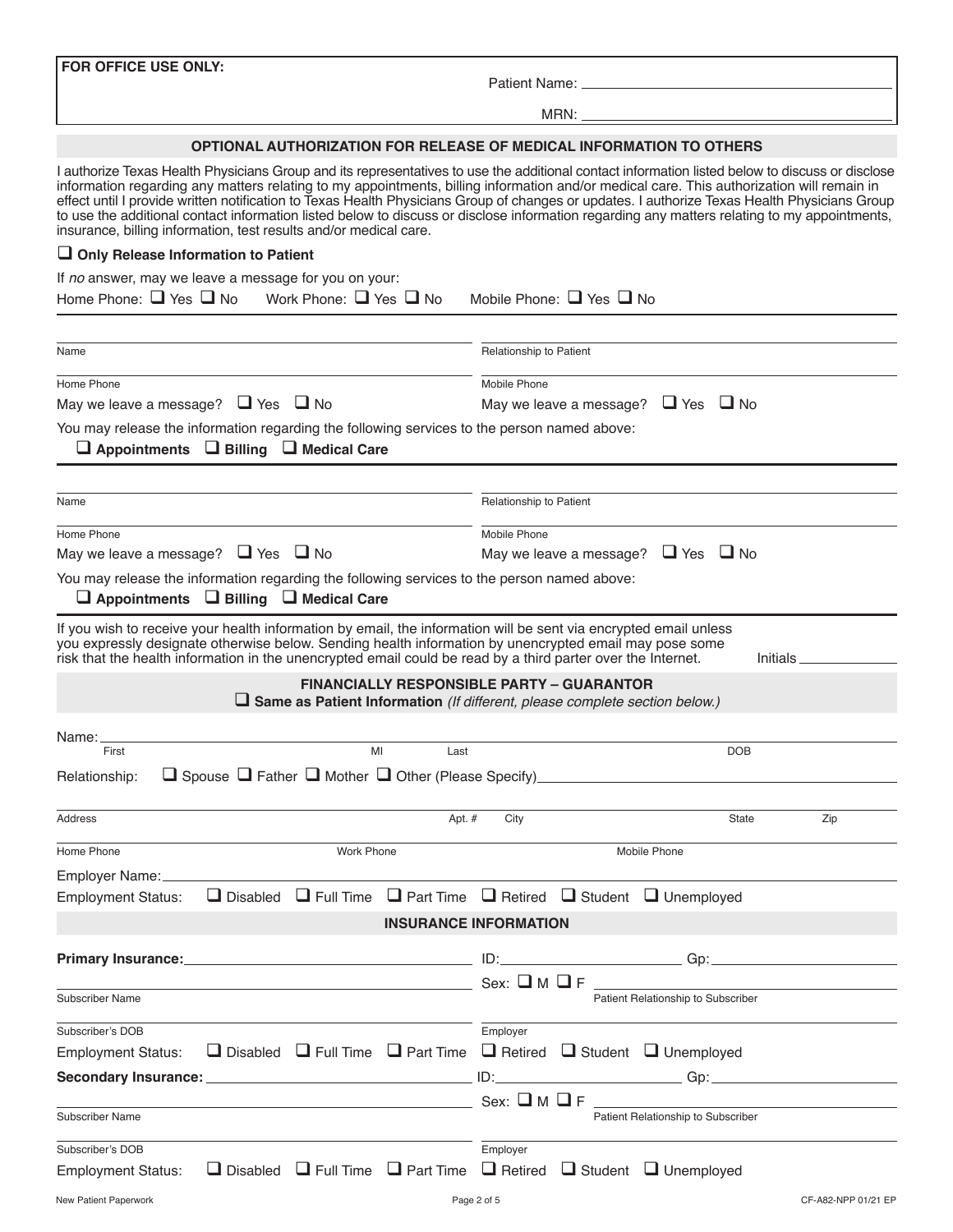|                                                | <b>ACKNOWLEDGMENT</b>                                                                                                                                                                                                                                                    |
|------------------------------------------------|--------------------------------------------------------------------------------------------------------------------------------------------------------------------------------------------------------------------------------------------------------------------------|
| information provided is complete and accurate. | I have read, fully understand and agree to the above release of medical information to others, financial and payment quideline,<br>release of information & assignment of benefits, authorization to treat a minor and privacy practices. I also certify that all of the |

## MRN: **HOW DID YOU HEAR ABOUT US**

Patient Name:

|                                                                                                                                                                                                                                                       |  | $\Box$ Family/Friend $\Box$ Email $\Box$ Newspaper/Mag. Ad $\Box$ Org. Website $\Box$ Internet Search $\Box$ TV Commercial $\Box$ Org. Newsletter |  |  |  |  |
|-------------------------------------------------------------------------------------------------------------------------------------------------------------------------------------------------------------------------------------------------------|--|---------------------------------------------------------------------------------------------------------------------------------------------------|--|--|--|--|
|                                                                                                                                                                                                                                                       |  | □ Other__________________ □ Ref Phys______________ □ Coach_____________________                                                                   |  |  |  |  |
| <b>FINANCIAL AND PAYMENT GUIDELINES</b>                                                                                                                                                                                                               |  |                                                                                                                                                   |  |  |  |  |
| Notice: Our office does NOT file auto insurance claims for visits relating to motor vehicle accidents.                                                                                                                                                |  |                                                                                                                                                   |  |  |  |  |
| Payment is due at the time of service. This includes all co-pays, deductibles and co-insurance. If your insurance company requires a<br>referral, it is the patient's responsibility (or guarantor) to obtain the referral prior to your appointment. |  |                                                                                                                                                   |  |  |  |  |

- I authorize direct payment of my insurance benefits to Texas Health Physicians Group for services rendered to myself or dependents.
- Insurance will be filed for services rendered. Any charges for services not covered by insurance will be the responsibility of the patient or his/her guardian. I understand that it is my responsibility to know my insurance benefits and whether or not the services rendered are covered benefits.
- Patient or guardian is responsible for notifying our office of any changes to demographics or insurance and billing information.
- Out of Network services not paid by the health insurance company will be the responsibility of the patient or his/her guardian.
- Texas Health Physicians Group or its authorized agent will provide medical information to the insurance company as required for payment of claims for services rendered.
- I hereby consent to credit bureau inquiries and to receiving auto-dialed/artificial or pre-recorded message calls and/or text messages to my cellular telephone and to any telephone number provided during my registration process. I understand that these collection attempts could be performed by Texas Health Resources or its affiliates/agents, including, without limitation, any account management companies, independent contractors or collection agents.

#### **Lab/X-Ray/Diagnostic Services:**

**FOR OFFICE USE ONLY:**

I understand that I may receive a separate bill if my medical care includes lab, x-ray or other diagnostic services. I further understand that I am financially responsible for any co-pays, deductibles and co-insurance due for these services if they are not reimbursed by my insurance.

#### **RELEASE OF INFORMATION, AUTHORIZATION & ASSIGNMENT OF BENEFITS**

- I authorize the release of all medical records to specialists and/or consulting physicians if applicable to my care and condition.
- I authorize any holder of medical or other information about me to release to the Social Security Administration, Health Care Financing Administration, its intermediaries, its carriers, or any other insurance carrier any information needed for this or any other related claim to be processed. I permit a copy of this authorization to be used in place of the original and request payment of medical insurance benefits either to me or to the party who accepts assignment. I understand it is mandatory to notify the health care provider of any party who may be responsible for paying for my treatment.
- I further authorize and request that insurance payments be directed to Texas Health Physicians Group.

#### **AUTHORIZATION TO TREAT A MINOR (Ages 0-18th Birthday) Not Applicable** *(patient is an adult)*

If there are circumstances when I am unable to bring my child to the office for his/her evaluation and treatment, I give my permission and authorization for the following person(s) over the age of 18 to obtain medical care for my child. I also authorize the providers of Texas Health Physicians Group to discuss or disclose information regarding any matters relating to my child's appointment, insurance, test results or medical care to those listed below. This authorization will remain in effect until I provide written notification to Texas Health Physicians Group of changes or updates. I authorize Texas Health Physicians Group to use the additional contact information listed below to discuss or disclose information regarding any matters relating to my appointments, insurance, billing information, test results and/or medical care.

Name **Name** Relationship to Patient **Phone** Phone **Phone** Phone

#### **PRIVACY PRACTICES**

Name **Name** Relationship to Patient **Relationship to Patient** Phone Phone Phone

Texas Health Physicians Group offices, physicians and staff are committed to securing the privacy of your health information. We are making available to you our Notice of Privacy Practices.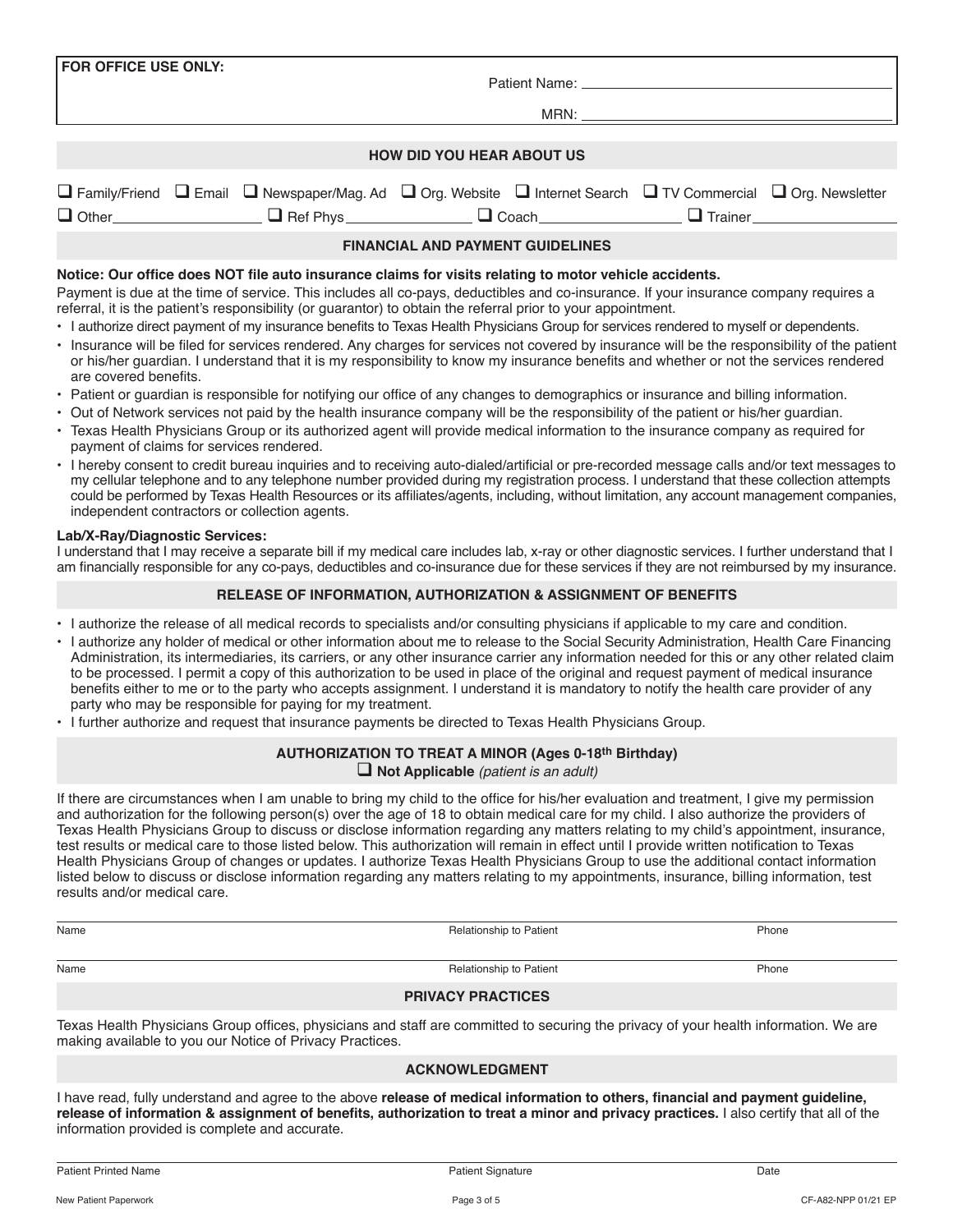## **Texas Health**<br>Vascular Surgical Specialists

#### **HEALTH INFORMATION EXCHANGE AUTHORIZATION**

Physician/Clinic/Facility Name

participates in health information exchanges as described in the Texas Health Resources Health Information Exchange Patient's Frequently Asked Questions document which may be revised at any time.

A Health Information Exchange (HIE) is an organization that oversees and governs the exchange of health-related information among organizations according to nationally recognized standards. A Health Information Exchange is an electronic health information system that stores your patient health information from multiple health care providers participating in the HIEs. It allows your other health care providers to view your past health information for continued care and other uses included in the provider's Notice of Privacy Practices. Your information will be stored with the HIE system, but it will not be visible to or usable by providers unless you opt-in to participate.

I understand that my medical records are confidential and cannot be disclosed without my written authorization except when otherwise permitted or required by law. I understand that my medical information may include communicable disease information including Human Immunodeficiency Virus (HIV) and Acquired Immune Deficiency Syndrome (AIDS), records related to mental health treatment, and alcohol and substance abuse diagnosis or treatment; I authorize release of that information as part of my medical record. Providers will attempt to exclude clearly identified mental health and substance abuse health information from the HIEs, however some information may be included.

I authorize the above provider to disclose my medical information described above to the HIEs in which Texas Health Physicians Group participates. Information used or disclosed pursuant to this authorization may be subject to re-disclosure by other providers and such information may no longer be protected.

I understand that treatment or payment cannot be conditioned on my signing of this authorization. I understand that I may revoke this authorization in writing at any time except to the extent that action has been taken in reliance upon this authorization. I may submit a revocation request to the above provider for processing. This authorization will remain in effect indefinitely, unless I revoke it in writing.

**The HIE is not able to manage restrictions on disclosure of your health information. A restriction is a request by the patient to not disclose certain information to certain people or companies. If the restriction is or was agreed to by us or other participating HIE healthcare providers, then you must elect to opt-out of the HIE in order to protect your restriction. This must be done at each HIE participating provider you visit.**

**Hospital visit for obstetric patients only:** I also give this authorization for any child(ren) born to me during this visit.

**I authorize release of my medical information to the Health Information Exchanges in which Texas Health Physicians Group participates:**

**Yes No** 

#### **Acknowledgment:**

I, the undersigned, certify that I have read and fully understand the information in this Health Information Exchange Authorization form. I understand that if I need to change any information I have provided on this form, I will notify a staff member promptly.

| Patient's Printed Name                            | Date of Birth                    | Address |      |
|---------------------------------------------------|----------------------------------|---------|------|
| Signature of Patient or Authorized Representative | Relationship to Patient, or Self |         | Date |
| Witness                                           | Title                            |         | Date |

A "legally authorized representative" is: 1) a legal guardian, 2) an agent authorized in a medical power of attorney or directive to physicians, 3) an attorney appointed by a court, 4) an attorney retained by the patient or the patient's legally authorized representative, 5) a parent or legal guardian of a minor, or, 6) a person authorized under the Texas Consent To Medical Treatment Act: the patient's spouse, adult child, a parent of the adult patient, a person clearly identified in advance of incapacity to act for the patient, the nearest living relative, or a member of the clergy. Written evidence of legally authorized representative status must be presented to the clinic prior to release of any information.